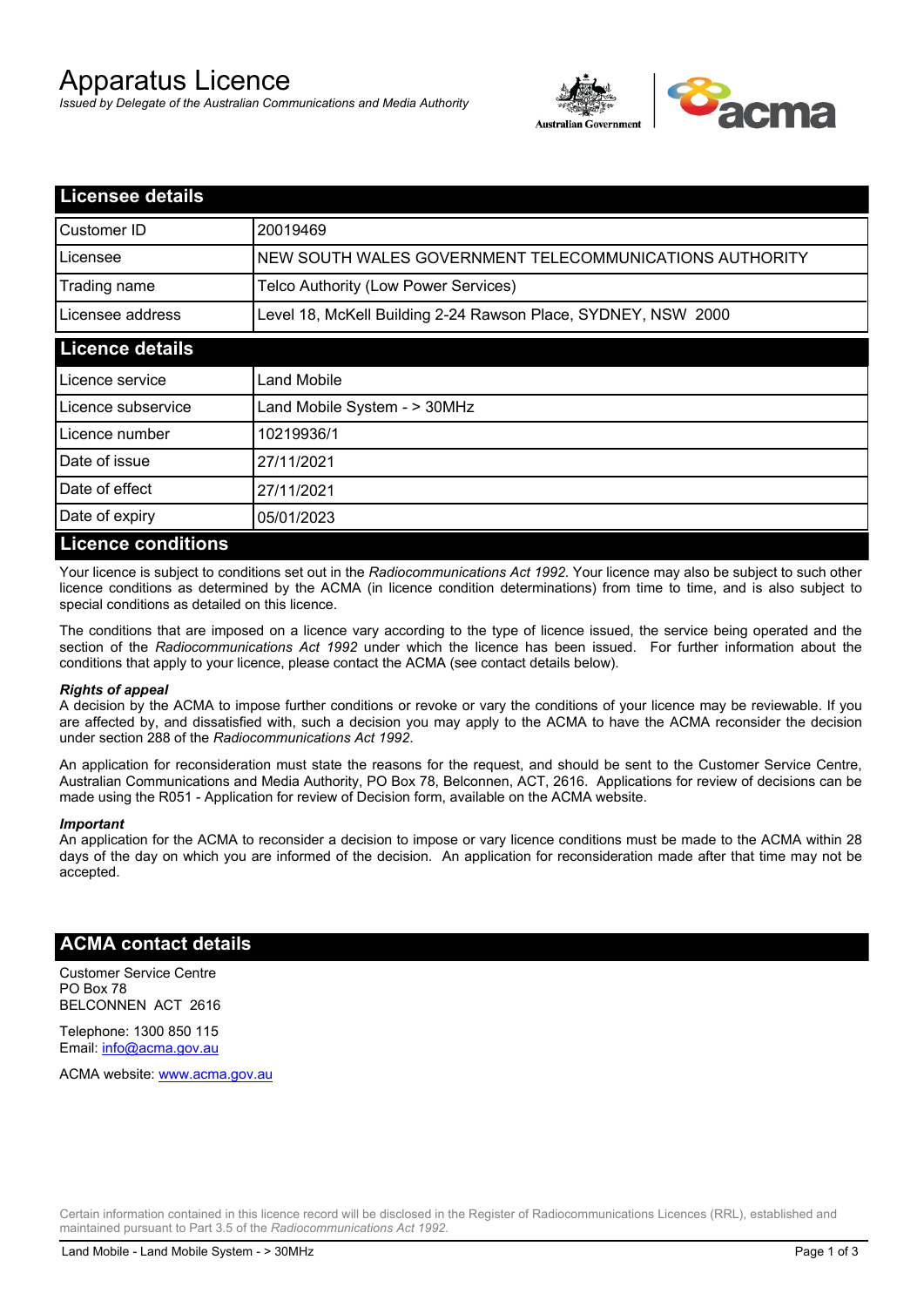#### **Special Conditions applying to licence no.: 10219936/1**

This licence limits the operation of the service to within the premises at the location specified on the licence. Use of the service outside these boundaries is not permitted.

The level of power in the adjacent channel must not exceed -16dBm.

The level of all discreet spurious components, measured at the output of the transmitter, must not exceed -30dBm.

## **Advisory Notes applying to licence no.: 10219936/1**

Conditions applicable to the operation of Land Mobile System station(s) authorised under this licence can be found in the Radiocommunications Licence Conditions (Apparatus Licence) Determination and the Radiocommunications Licence Conditions (Land Mobile Licence) Determination. Copies of these determinations are available from the ACMA and from the ACMA home page (www.acma.gov.au).